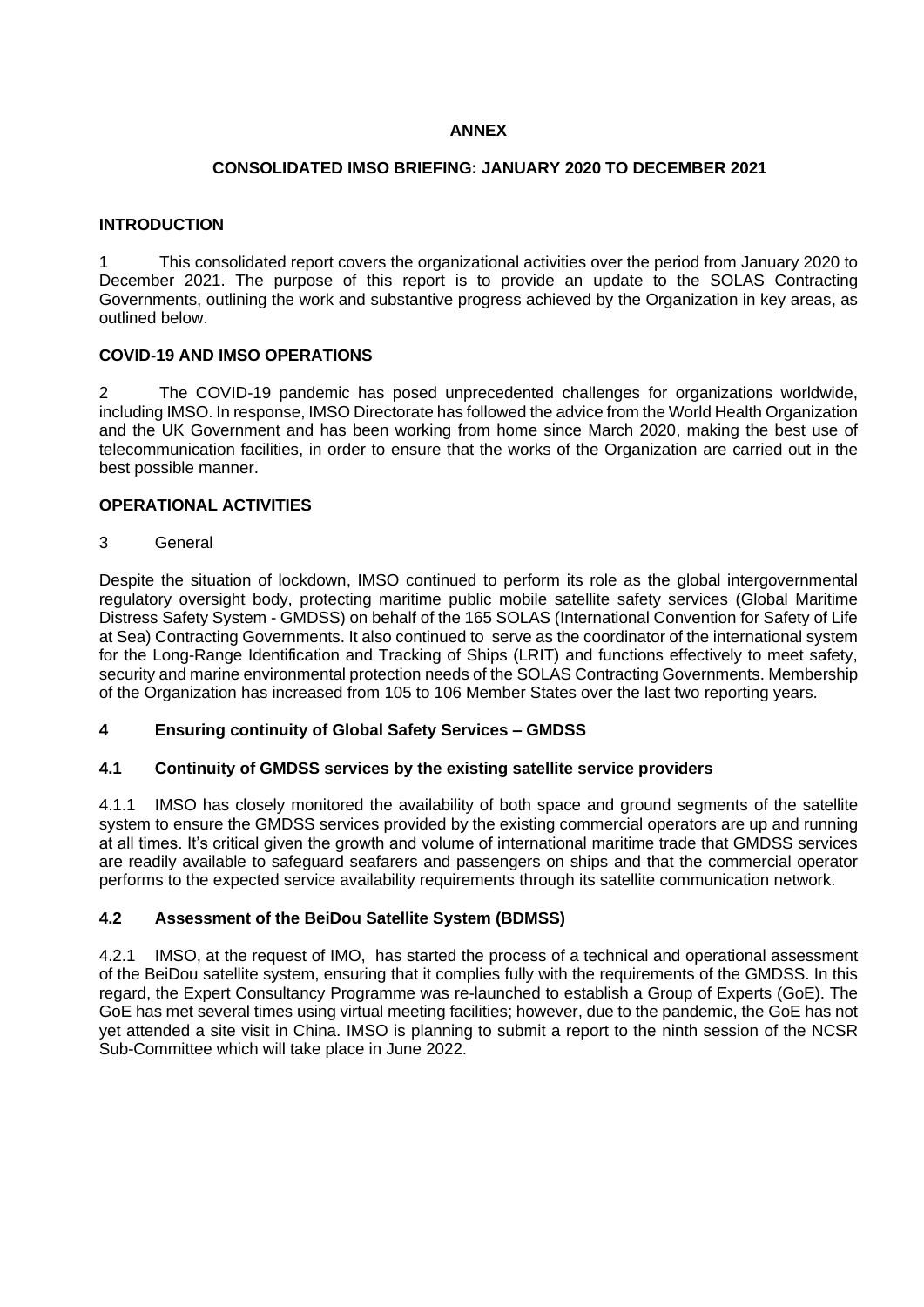# **5 LRIT Coordination**

# **5.1 Current status of LRIT system**

5.1.1 Long Range Identification and Tracking (LRIT) of ships is an essential part of safety and security measures that are being deployed by the SOLAS Contracting Governments given the increased volume of international maritime trade and the growth of piracy activities in the international waters. Ever since its establishment in 2008, the system is gaining its importance, with the SOLAS Contracting Governments using LRIT information to improve safety, security and search and rescue at sea.

5.1.2 Today, we have 165 SOLAS Contracting Governments, however, only 118 Contracting Governments, eight non-metropolitan territories and two special administrative regions are integrated into the LRIT system. IMSO, as the coordinating body, has undertaken efforts to engage with non-participating States to motivate them joining the system for its wider implementation.

5.1.3 It was found that a good number of States were disconnected from the system due to financial issues related to the provisioning of the service. IMSO efforts have helped them to solve their pending issues and to reconnect their Data Centres (DC). IMSO has also encouraged new members to join the LRIT system. With both disconnected members re-joining as well as new members brought on board, has enabled not only successful and enhanced implementation of the LRIT system for ensuring safety, security, protection of the marine environment and search and rescue globally, but also enabled sustainable financing and lower audit fee.

5.1.4 In addition, increased membership of the LRIT system has meant that economies of scale with lower costs can be passed on to all participating members, as shown in section 5.2 below.

# **5.2 LRIT implementation**

5.2.1 IMSO is in continual engagement with SOLAS Contracting Governments to demonstrate the benefits of joining the LRIT system. The Directorate has been conducting an outreach campaign which has resulted in an increasing number of SOLAS Contracting Governments joining the LRIT system. Since 2020, 3 new DCs have been established and 2 States have joined the system. This increase in joining the LRIT system helps to implement the LRIT and reduces the overall cost base for all the SOLAS Contracting Governments. Going forward: the Directorate will continue to encourage more SOLAS Contracting Governments to join the LRIT system for its enhanced implementation.

# **5.3 LRIT audit fee**

5.3.1 Since the Director General assumed the office in 2015, he has pursued a strategy for the LRIT functioning, so as to achieve higher output through wider implementation and minimisation of the audit fees such that they reach a more acceptable level for SOLAS Contracting Governments (*as shown in the chart below).*

5.3.2 The Director General, whilst maintaining the same LRIT cost base and audit fee successfully for the years from 2015 to 2021. In addition, taking into account the effect of the Covid-19 pandemic on the financial situation all around the world and the mandate given by the Assembly, the Director General conducted a review of the LRIT financial position and decided to further reduce the LRIT Audit Fees for 2021, introduced a further 'reduction in audit fees' for the upcoming 2021 audits.

5.3.3 The Directorate created a dynamic tool to allow Member States to verify the evolution of the audit fee for their DC, considering the number of associated flags and the number of registered ships. This tool is available at [https://imso.org/lrit-audit-fees.](https://imso.org/lrit-audit-fees)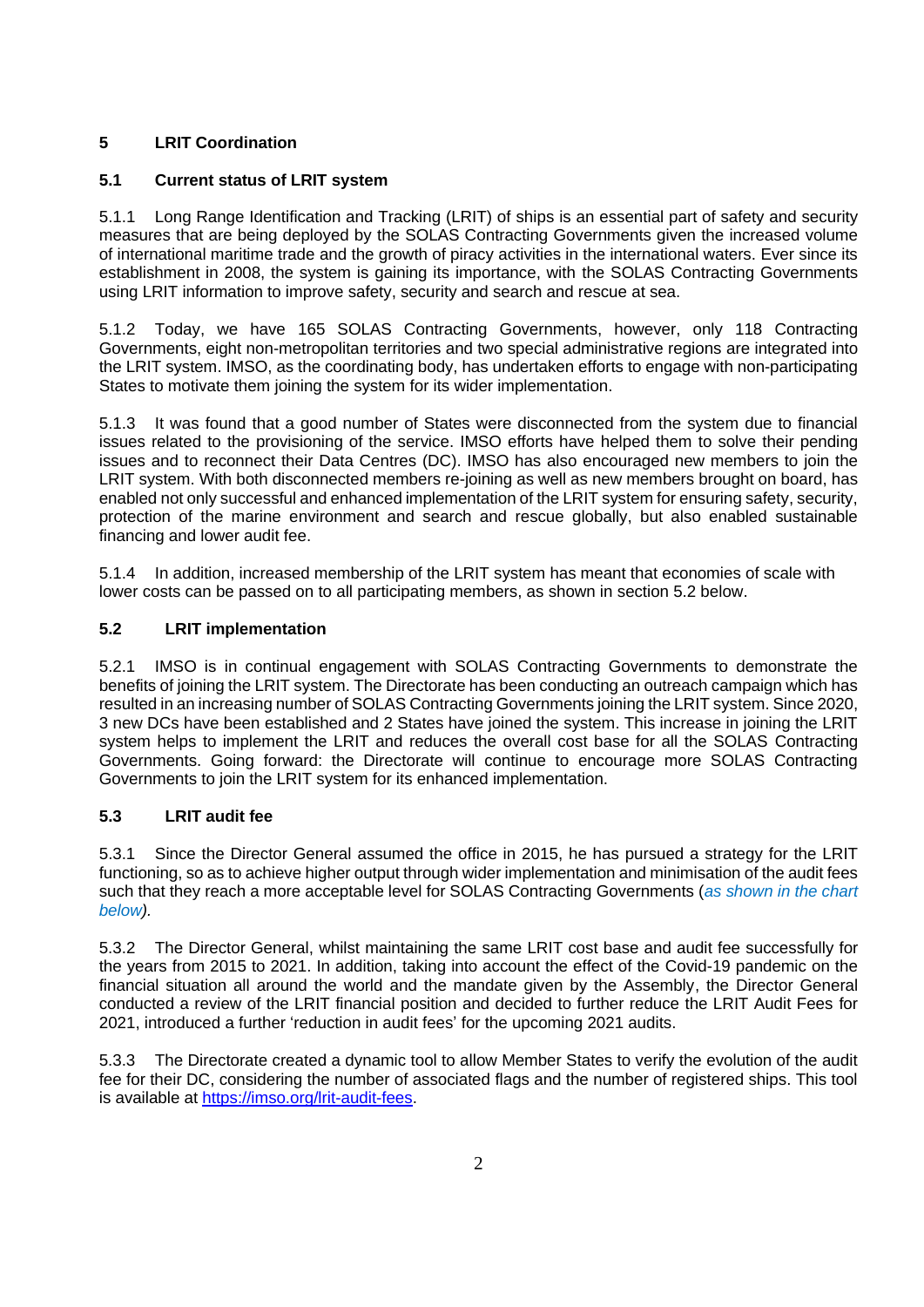

**The graph shows the evolution of the LRIT audit fee in GBP for a Data Centre with one flag and less than 20 ships over the past 12 years.** 

## **5.4 LRIT audit reporting**

5.4.1 Seeking to improve its processes as the LRIT Coordinator, IMSO implemented the amendments to the principles and guidelines relating to the review and audit of the performance of LRIT Data Centres and the International LRIT Data Exchange, as approved by MSC.101. This led to a reduction in the administrative workload and allowed more effort to be concentrated in the technical part of the audit. Furthermore, the audit report format was updated, in order to provide more user-friendly information. IMSO also updated its audit software to be compliant with the LRIT third modification phase amendments approved at MSC.101. Directorate staff have been seeking to implement more efficient processes to the LRIT audit, benefiting from data analysis tools

### **6 Directorate Activities**

### **6.1 IMSO representation**

5.1.1 The Directorate has continued to participate and submit input documents to meetings from various international organizations including IMO, International Telecommunication Union (ITU), International Hydrographic Organization (IHO) and other relevant bodies.

### **6.2 Satellite communications frequency related activities (ITU related matters)**

6.2.1 Since ITU World Radiocommunication Conference in 2015, IMSO has supported all possible efforts to protect L band and also C band for maritime and aeronautical safety services, in collaboration with the concerned Member States and relevant international organizations and provided inputs to the European Conference of Postal and Telecommunications (CEPT), International Civil Aviation Organization (ICAO), IMO and ITU.

6.2.2 IMSO participated in the ITU World Radio Conference in 2019 (WRC-19), when the Organization had a particular interest in the outcomes related to the protection of the frequencies used by the mobile satellite services recognized by IMO to operate in the GMDSS, including both the new and existent services.

6.2.3 After WRC-19, IMSO has continued following these issues in relevant forums from ITU, namely the ITU WP 5D and ITU WP 4C, contributing to the meetings with relevant information and inputs. For example,